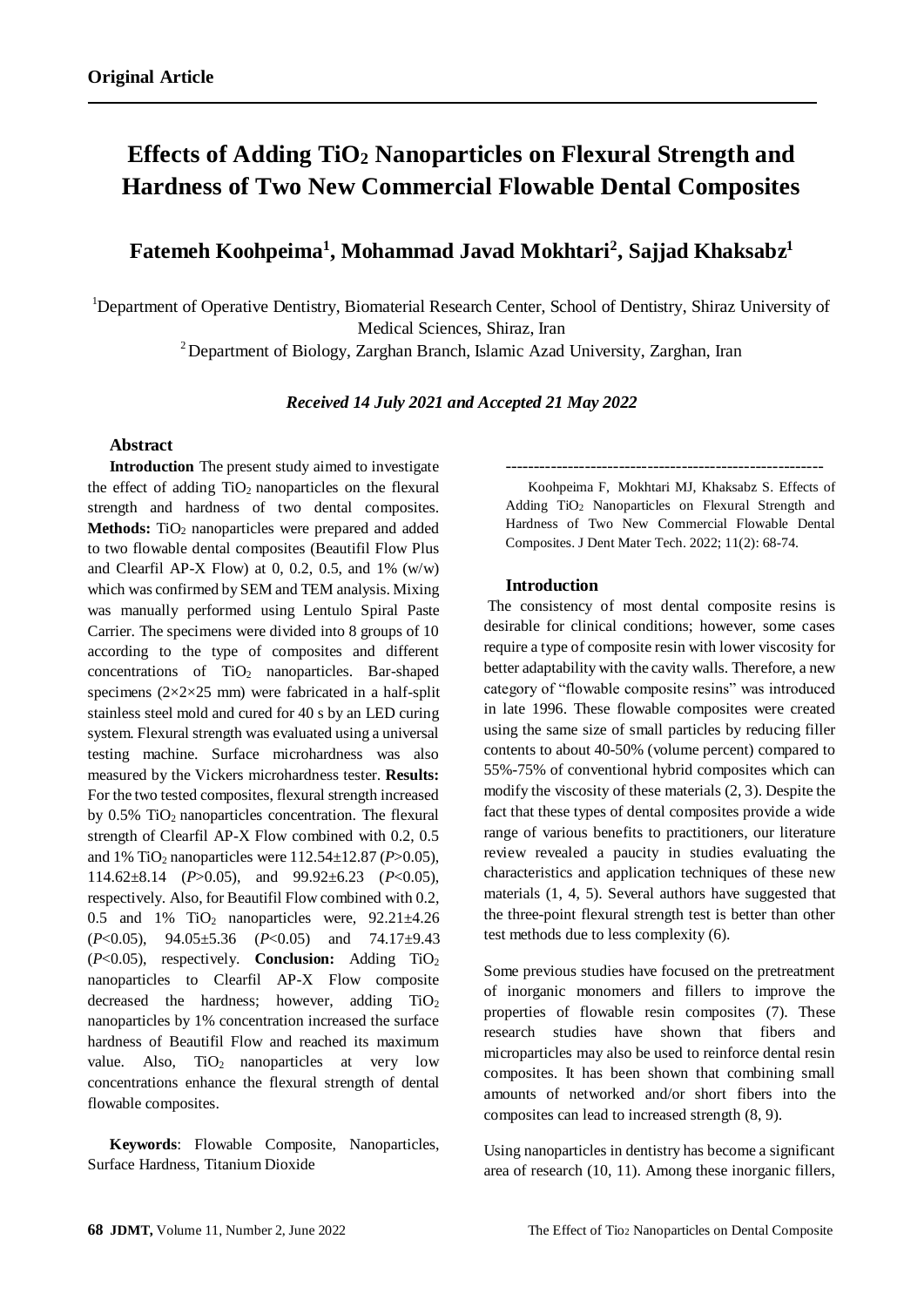$TiO<sub>2</sub>$  has a highly efficient photocatalytic effect and is chemically stable [\(9\)](#page-5-8).

Previous studies using  $TiO<sub>2</sub>$  nanoparticles in epoxy resins revealed that they can enhance toughness, stiffness, and strength  $(12)$ . TiO<sub>2</sub> nanoparticles have many promising properties as an inorganic additive in resin composites. The nanoparticles were combined with cold-curing resin composites to achieve opalescence [\(13\)](#page-6-3). In recent studies, dental resin composites and glass-ionomer cement with TiO<sup>2</sup> nanoparticles demonstrated superior mechanical properties [\(14\)](#page-6-4). Some nanoparticles have been applied in attempt to add antimicrobial properties to dental materials [\(11\)](#page-6-1). TiO2 nanoparticles have been used as additives to many biomaterials due to their antimicrobial properties [\(15\)](#page-6-5). Interactions between nanoparticles and cells have been extensively studied owing to their nanoscale size. The cytotoxicity of different nanoparticles and dental materials that have been investigated in recent studies revealed different results [\(16,](#page-6-6) [17\)](#page-6-7).

Therefore, the present study aimed to evaluate the effect of  $TiO<sub>2</sub>$  nanoparticles on the flexural strength and hardness of two commercial dental flowable composites.

### **Materials and Methods**

#### *Preparation and characterization of TiO<sup>2</sup> nanoparticles*

Titanium isopropoxide 97% (Sigma Aldrich, Saint Louis, MO, USA) was diluted in isopropyl alcohol (Merck) as the initial solution. Precipitation of  $TiO<sub>2</sub>$  nanoparticles occurred by adding alkaline (pH 8) distilled water. Distilled water was then used for washing the precipitate. Then the as-prepared precipitate was centrifuged and heated. Morphological analysis and measuring the size of the  $TiO<sub>2</sub>$  nanoparticles were performed using scanning electron microscopy (SEM) (XL30, Philips, Netherlands) and transmission electron microscopy (TEM) (JEOL, JEM-1011; Japan), respectively. X-ray diffraction (XRD) was used as a technique to determine the structure by analyzing the diffraction peaks [\(18\)](#page-6-8). XRD pattern of the  $TiO<sub>2</sub>$  nanoparticles was obtained by a DX-1000 X-ray powder diffractometer (Dandong Fangyuan, Dandong, China).

#### *Specimen preparation*

 $TiO<sub>2</sub>$  nanoparticles were added to the Beautifil Flow (Shofu, Kyoto, Japan) and Clearfil AP-X Flow (Kuraray, Kyoto, Japan) composites. Initially, mixing was manually performed by spatulating  $TiO<sub>2</sub>$  nanoparticles in the flowable composite and then using a Lentulo Spiral Paste Carrier [\(19,](#page-6-9) [20\)](#page-6-10). The Lentulo Spiral was inserted into the mixture of composite resin and nanoparticles and poured into a pre-darkened syringe tube. After mixing for 15 min, the drill/grinder was extracted with attached Lentulo; a syringe plunger was inserted into the syringe tube and 80 bar-shaped specimens  $(2\times2\times25$  mm) were fabricated in a half-split stainless steel mold (ISO 4049) and then cured by LED (Monitex, GT1200) with a power of 800 MW/Cm<sup>2</sup> . The light guide was placed at the center of the specimen and against the glass slide and then the specimen was irradiated for a polymerization time of 20 s (as recommended by the manufacturer). After photoactivating the center of the specimen, the light guide was placed at the other section next to the center that overlaps the previous section; the same procedure applies to the other side of the center; both sides were irradiated as recommended by the manufacturer. Finally, the specimens were kept in distilled water at 37ºC for 24 h before testing.

The specimens were divided into 8 groups of 10 according to the type of composites and different concentrations of TiO<sub>2</sub> nanoparticles  $(0\%, 0.2\%, 0.5\%,$ and 1% w/w).

#### *Flexural strength*

The specimens were subjected to a three-point-bend test using a universal testing machine (Zwick Roell, Z020) at a crosshead speed of 0.5 mm/min to measure flexural strength. Flexural strength (in MPa) is determined using the following formula:

$$
F\text{lexural Strength} = \frac{3FL}{2BH^2}
$$

Where F is the failure load (Newtons), B is the specimen width (mm), L is the distance between the supports (mm), and H is the specimen height (mm).

#### *Hardness*

Ten samples of the respective composites were placed inside a stainless steel mold (8 mm in diameter and 2 mm thickness) for measuring the Vicker's microhardness of the composites, while a dark opaque paper background covered with a polyester matrix strip was used. This arrangement reduced the possibility of obtaining higher artificial hardness in that area. The mold was filled with the flowable resin composite and another polyester matrix strip was adjusted on the surface of the filled mold. A glass slide was pressed against the top layer of the polyester film to form a flat surface of composites and to extrude the excess composite resin. The composite material was then light-cured from the top for 20 s by an LED (Monitex, GT1200) with a power of 800 MW/Cm<sup>2</sup>. The microhardness was calculated by applying a load of 200 g for 15 s using a microindenter (MHV-1000Z,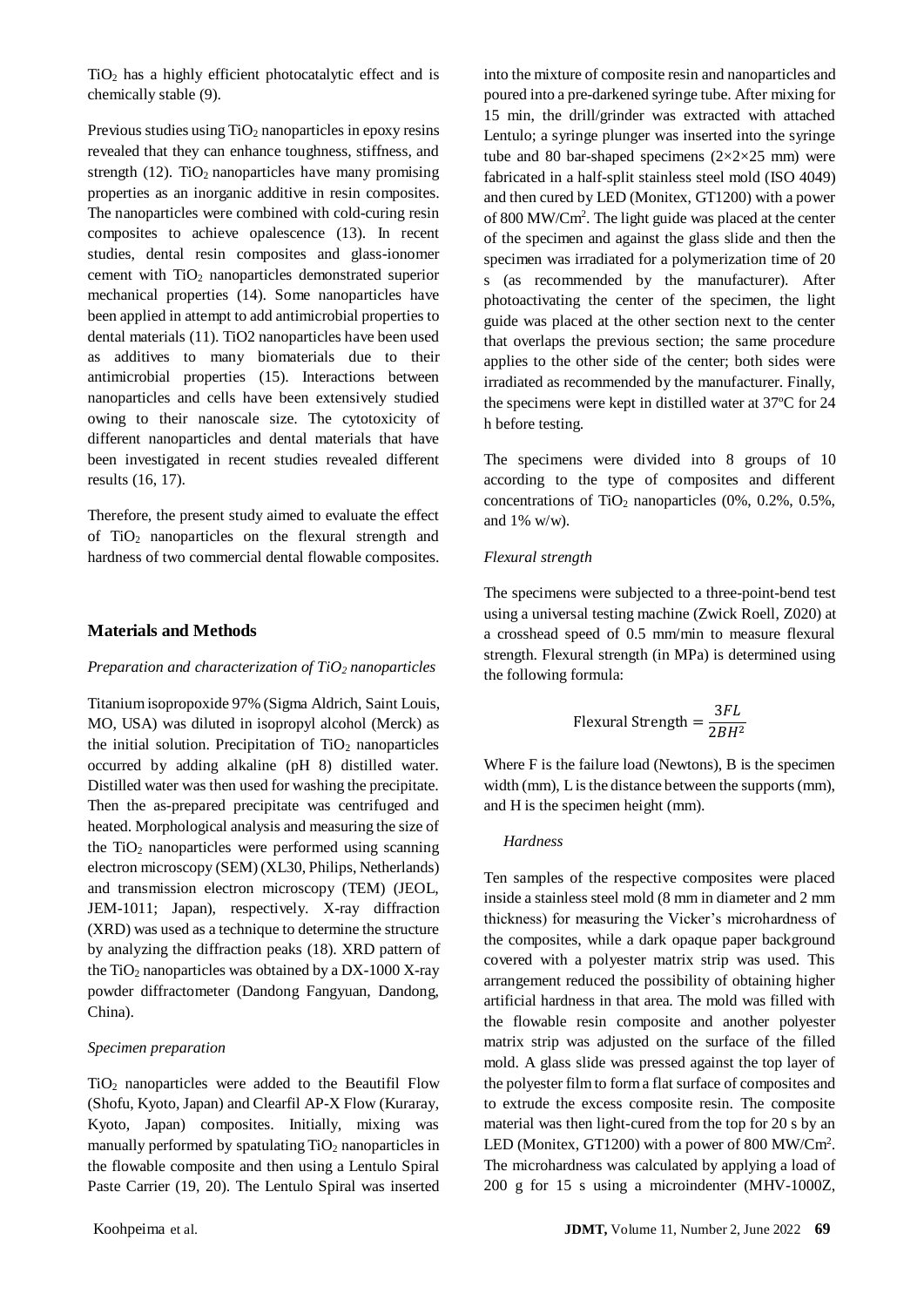China), and the indentation size was recorded 15 s later. A total of 5 square indentations were produced in each specimen, and this process was repeated 3 times. Finally, the average indentation size was used to determine the Vickers hardness number (VHN) using the following formula [\(21\)](#page-6-11).

$$
HV = \frac{1854 \times F(g)}{D^2(\mu m)}
$$

F is the load (g), HV is the microhardness value, and D is the dimension of the indentation (mm).

#### *Statistical analysis*

Data analysis was performed using SPSS software (version 16). The results of the study were analyzed using

one-way ANOVA test. A p-value  $\leq 0.05$  was considered statistically significant.

## **Results**

### *SEM, TEM, and XRD analysis*

SEM and TEM (Figure 1) were used to investigate the size and morphology of particles. The SEM and TEM images indicate that the  $TiO<sub>2</sub>$  particles are spherical with an average diameter of 30 nm. A typical XRD pattern of the as-prepared  $TiO<sub>2</sub>$  nanoparticles is shown in Figure 2.  $XRD$  pattern of pure  $TiO<sub>2</sub>$  shows five primary peaks at 27, 36, 39, 41, 44, 54, 57, 63, 64, 69, and 70, which can be attributed to different diffraction planes.



**Figure 1.** (A) SEM photography of TiO2 nanoparticles, (B) TEM photography of TiO<sup>2</sup> nanoparticles



Figure 2. XRD report of TiO<sub>2</sub> nanoparticles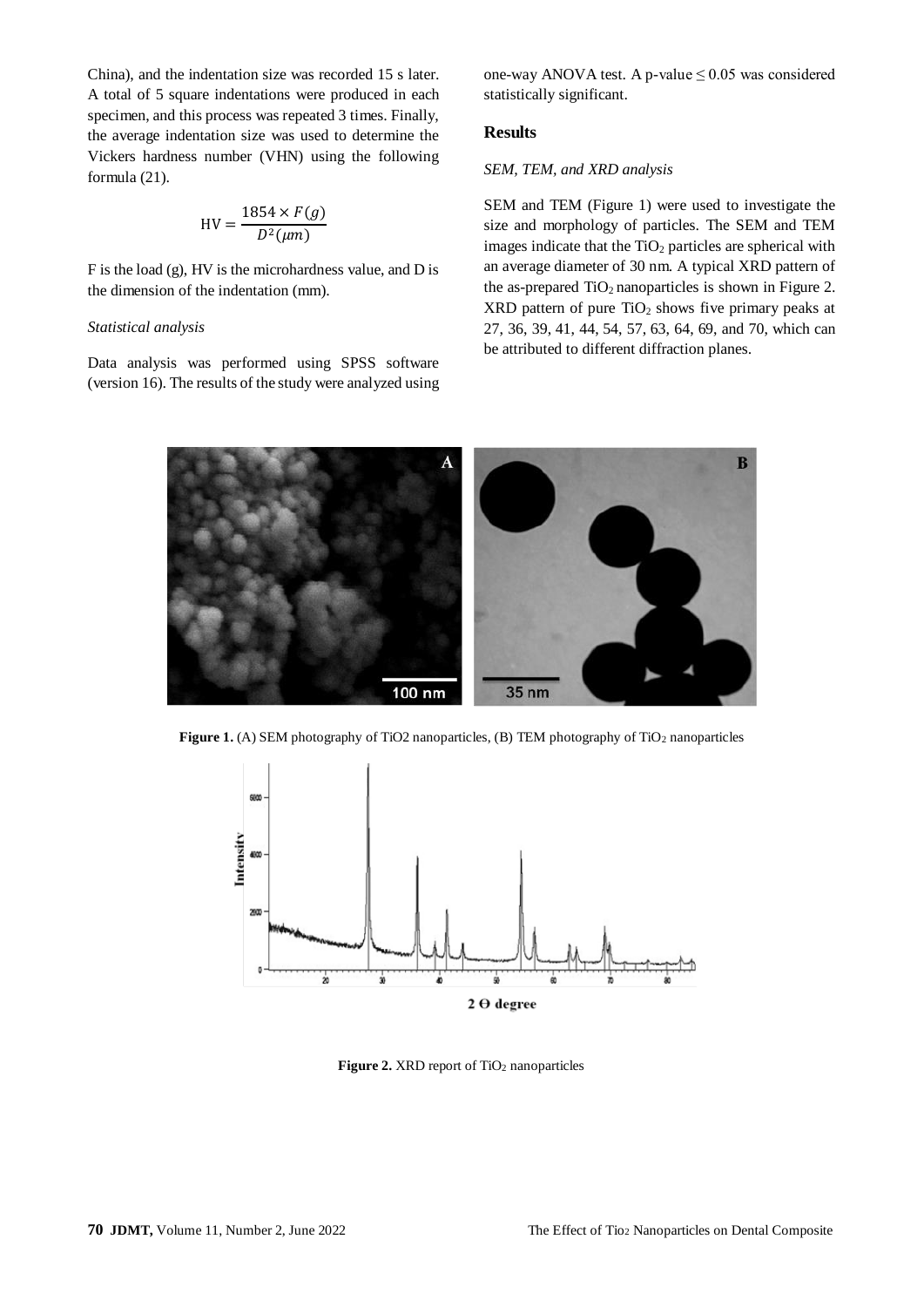#### *Scanning electron microscope*

Figure 3 indicates the distribution of a 0.5% concentration of  $TiO<sub>2</sub>$  nanoparticles in composite resins. SEM indicated that  $TiO<sub>2</sub>$  nanoparticles had a homogeneous distribution in Clearfil AP-X Flow and Beautifil Flow.



**Figure 3.** SEM images taken from cross-section of (A) Beautifil Flow with 0.5% TiO<sub>2</sub> nanoparticles and (B) Clearfil AP-X Flow with 0.5% TiO<sup>2</sup> nanoparticles 0.5 wt%

#### *Flexural strength and Hardness*

ANOVA test showed a significant difference in flexural strength of Clearfil AP-X Flow with 1% TiO<sub>2</sub> nanoparticles and Beautifil Flow with 0.2, 0.5, and 1% TiO<sup>2</sup> nanoparticles. The flexural strength of Clearfil AP-X Flow with 0.2, 0.5, and  $1\%$  TiO<sub>2</sub> nanoparticles were 112.54±12.87 (*P*>0.05), 114.62±8.14 (*P*>0.05), and 99.92 $\pm$ 6.23 ( $P<$ 0.05), respectively. Also, the flexural strength of Beautifil Flow combined with 0.2, 0.5, and 1% TiO<sup>2</sup> nanoparticles were 92.21±4.26 (*P*<0.05), 94.05±5.36 (*P*<0.01), and 74.17±9.43 (*P*<0.05), respectively. Flexural strength increased by 0.5% TiO<sub>2</sub> nanoparticles concentration and decreased by 1% for the two tested composites. The increase of flexural strength in Clearfil AP-X Flow is lower than that of the Beautifil Flow.

ANOVA test revealed a significant difference in hardness of Clearfil AP-X Flow with 0.5 and 1% TiO<sub>2</sub> nanoparticles and Beautifil Flow combined with 1% nanoparticles. The hardness of Clearfil AP-X Flow with 0.2, 0.5, and 1%  $TiO<sub>2</sub>$  nanoparticles were 86.22 $\pm$ 1.69 (*P*>0.05), 78.08±3.02 (*P*<0.05), and 60.80±3.27 (*P*<0.01), respectively. Also, for Beautifil Flow combined with  $0.2$ ,  $0.5$  and  $1\%$  TiO<sub>2</sub> nanoparticles were 38.35±0.75 (*P*>0.05), 39.45±0.93 (*P*>0.05) and 41.41±3.24 (*P*<0.05), respectively. Results clearly indicated that the addition of  $TiO<sub>2</sub>$  nanoparticles to Clearfil AP-X Flow decreased the hardness of specimens. Adding  $TiO<sub>2</sub>$  nanoparticles with the concentration of 1% w/w to Beautifil Flow composites, increased surface hardness to its maximum value. The average values of flexural strength and hardness at different TiO<sub>2</sub> concentrations are displayed in Table I.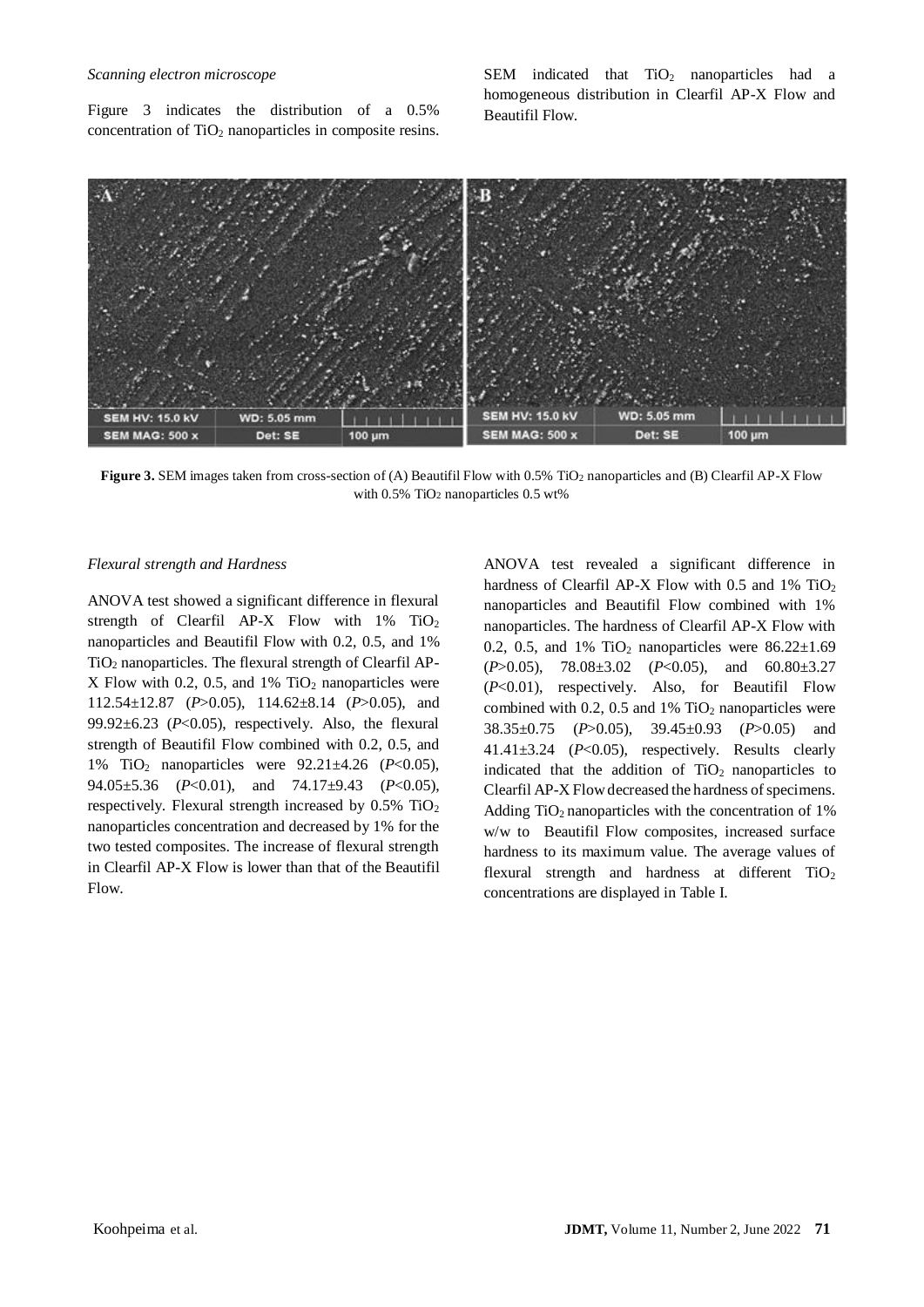|                      |                              | TiO <sub>2</sub> concentration |                  |                   |                         | Significance                             |
|----------------------|------------------------------|--------------------------------|------------------|-------------------|-------------------------|------------------------------------------|
|                      |                              | $0\%$ w/w                      | $0.2\%$ w/w      | $0.5\%$ w/w       | $1\%~\text{w}/\text{w}$ | $*P<0.05$                                |
|                      |                              | (A)                            | (B)              | (C)               | (D)                     | ** $P<0.01$                              |
| Flexural<br>Strength | Clearfil<br>AP-X Flow        | $111.12 \pm 5.86$              | 112.54±12.87     | $114.62 \pm 8.14$ | 99.92±6.23              | $A, D^*$<br>$B, D^*C, D^{**}$            |
|                      | Beautifil<br>Flow            | $81.62{\pm}4.82$               | $92.21 \pm 4.26$ | $94.05 \pm 5.36$  | 74.17±9.43              | $A,B^*$<br>$A, C^{**}A, D^*$             |
|                      |                              |                                |                  |                   |                         | $B, D^{**} C, D^{**}$                    |
| Hardness             | Clearfil<br><b>AP-X Flow</b> | $89.26 \pm 4.30$               | $86.22 \pm 1.69$ | $78.08 \pm 3.02$  | $60.80 \pm 3.27$        | $A, C^* A, D^{**}$<br>$B, C^* B, D^{**}$ |
|                      | Beautifil<br>Flow            | $37.05 \pm 2.97$               | $38.35 \pm 0.75$ | $39.45 \pm 0.93$  | $41.41 \pm 3.24$        | $A, D^* B, D^*$                          |

**Table I.** Mean flexural strength, standard deviations of each group (MPa), mean hardness, and standard deviations of each group

## **Discussion**

SEM and TEM images indicate that  $TiO<sub>2</sub>$  particles are spherical with an average diameter of 30 nm. In the present study,  $TiO<sub>2</sub>$  nanoparticles had a homogeneous distribution in Clearfil AP-X Flow and Beautifil Flow composites. Flexural strength increased by  $0.5\%$  TiO<sub>2</sub> nanoparticles concentration for the two tested composites. Results revealed that adding  $TiO<sub>2</sub>$ nanoparticles to Clearfil AP-X Flow decreased the hardness of specimens. For Beautifil Flow, adding TiO<sub>2</sub> nanoparticles at a concentration of 1% w/w increased surface hardness to its maximum value.

Scientists have conducted extensive research in aims of improving inorganic fillers in different types of dental resin composites. The current tendency is to reduce the size of filler particles from micrometer to nanometer scales [\(22\)](#page-6-12). Using nanoscale fillers in resin composites seems to affect their biological and mechanical properties [\(23\)](#page-6-13). TiO2 nanoparticles are optimal for application in dentistry due to their high biocompatibility and satisfactory color  $(24)$ . TiO<sub>2</sub> is considered a chemically stable and inexpensive nanoparticle that has been used for a wide range of environmental applications [\(15\)](#page-6-5).

Clearfil AP-X Flow is a flowable and restorative composite resin. The inorganic filler particles of this composite are treated with a novel technology of surface coating. This treatment leads to a reinforced resin matrix

with a high filler loading of 81 wt% which is similar to universal composite resins. Beautifil Flow is another flowable restorative composite that consists of filler content of about 50 wt%. This lower filler content may result in less optimal mechanical properties. Bending the bar specimen occurred when the load was applied under the flexural condition.

Compressive stresses are mostly directed at the top surface of the sample; whereas tensile forces mainly affect the more inferior surfaces. The main advantage of flexural modulus for polymeric composites is that it describes the combined effects of tensile and compressive deformation [\(15\)](#page-6-5). Based on the obtained flexural strength values, increasing the concentration of TiO<sub>2</sub> nanoparticles up to  $0.5\%$  w/w increased the flexural strength while adding a further amount of  $TiO<sub>2</sub>$ nanoparticles decreased flexural strength. Another important reason is a phenomenon called agglomeration in which fine nanoparticles accumulate around each other or other particles and create nanoclusters that weaken mechanical properties. An increase in  $TiO<sub>2</sub>$  content, causes agglomeration of these particles. Some structural defects such as micro-pores and micro-cracks may develop due to the agglomeration of  $TiO<sub>2</sub>$  nanoparticles at high percentages. Shirkavand and Moslehifard (25) evaluated the tensile strength of dental acrylic resins using  $TiO<sub>2</sub>$  nanoparticles. They demonstrated that a significant increase was observed in tensile strength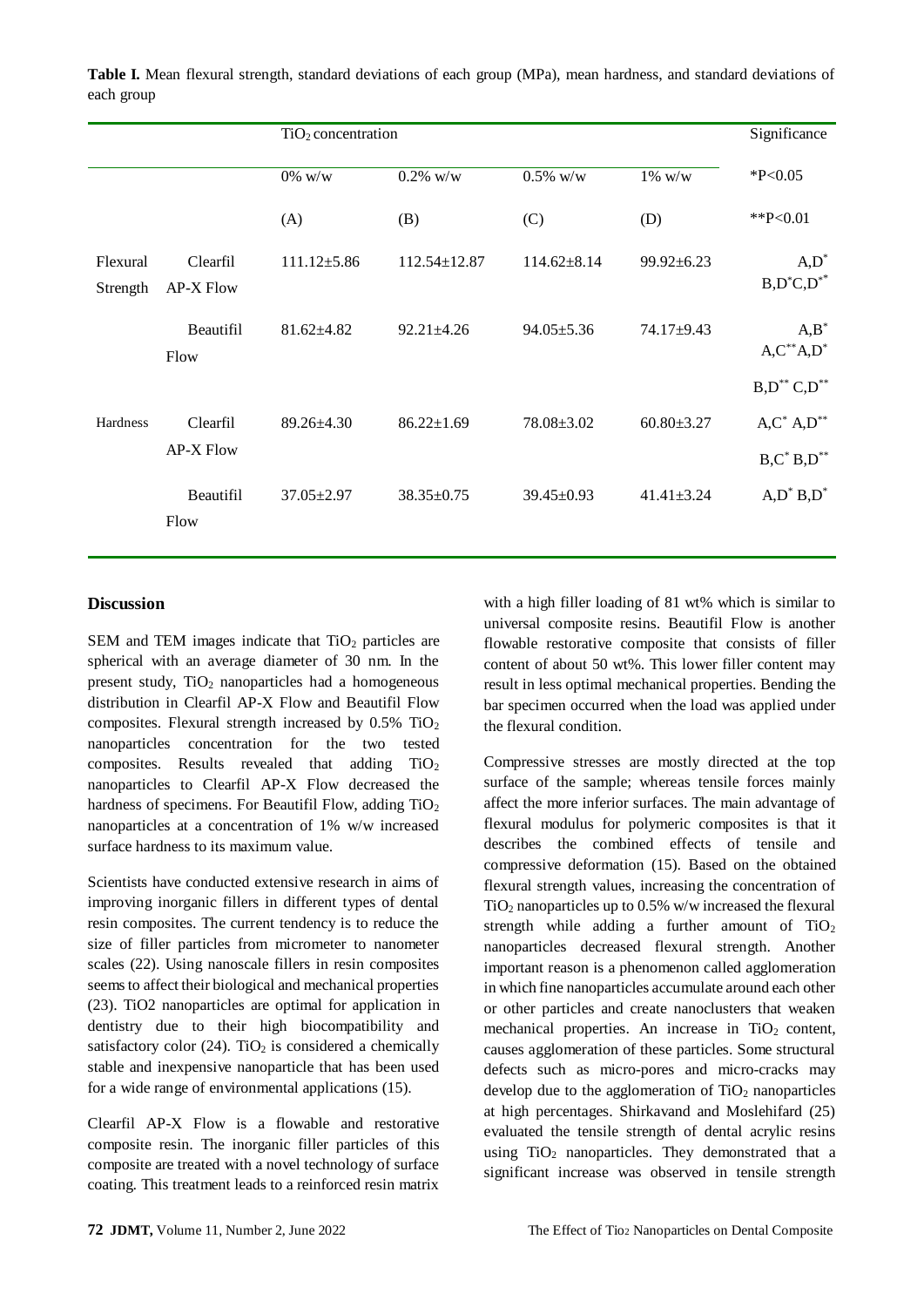using  $TiO<sub>2</sub>$  nanoparticle reinforcement agents up to 1% w/w; however, the opposite was noticed when a greater increase in  $TiO<sub>2</sub>$  nanoparticles was applied. The difference in the results may be attributed to different test methods and dental materials.

The measured hardness for Beautifil Flow increased by about 1.11 times compared to the control group by adding 1% w/w of  $TiO<sub>2</sub>$  nanoparticles. Nevertheless, the measured hardness the Clearfil AP-X Flow decreased to about one-third of the control group. However, the hardness of Clearfil AP-X Flow in all concentrations was higher than that of other flowable composites. In this context, a study was conducted by Yang Xia et al. in 2008 in which a group of samples was produced with  $TiO<sub>2</sub>$ nanoparticles whose surface was coated with a binding agent, and another group produced without a binding agent. They found that the specimens produced from  $TiO<sub>2</sub>$ -coated with the binding agent increased in hardness [\(12\)](#page-6-2). One of the possible reasons for obtaining better hardness in Beautifil Flow is related to its lower filler content. This lower concentration allows  $TiO<sub>2</sub>$ nanoparticles to be distributed in a more homogeneous mixture pattern. The filler content of Clearfil AP-X Flow was about 81% and as a result, inadequate space was available to distribute a homogeneous mixture of  $TiO<sub>2</sub>$ nanoparticles. Also, the type of fillers in each composite might affect the results. Clearfil AP-X Flow composite contains silanated fillers. Optimized silane content provided composites with the highest resistance against hydrolytic degradation. The silane treatment of fillers generally improved the flexural strength of the composites. The silane treatment of fillers improves the physical properties of the resultant composites and their resistance to hydrolytic degradation.

Moreover, this *in vitro* implementation requires longterm *in vitro* and *in vivo* studies with larger sample sizes, using various resin composites, adhesive systems, and different depths of dentin or different cavity preparations, since these factors may affect dentin bonding.

## **Conclusion**

Due to the limitations of the present study, adding  $TiO<sub>2</sub>$ nanoparticles at very low concentrations up to 0.5% w/w positively affects the flexural strength of both Beautifil Flow and Clearfil AP-X Flow dental flowable composites. The hardness of Beautifil Flow with low or moderate filler content increased by adding  $TiO<sub>2</sub>$ nanoparticles; however, the opposite results were observed in Clearfil AP-X Flow.

## **Acknowledgments**

The present article is extracted from the thesis of Dr. Sajjad Khaksabz. The authors would like to express their sincere gratitude to the Vice-Chancellor of Shiraz University of Medical Sciences for supporting the present study (Grant# 13513) and also to Dr. Salehi from the Dental Research Development Center for statistical analysis.

## **Conflict of Interest**

The authors declare that there is no conflict of interest regarding the publication of the present study.

## **References**

<span id="page-5-2"></span>1. Baroudi K, Rodrigues JC. Flowable resin composites: A systematic review and clinical considerations. JClin Diagn Res. 2015;9(6): 18-24.

<span id="page-5-0"></span>2. Murchison DF, Charlton DG, Moore WS. Comparative radiopacity of flowable resin composites. Quintessence Int. 1999;30(3):179-84.

<span id="page-5-1"></span>3. Clelland NL, Pagnotto MP, Kerby RE, Seghi RR. Relative wear of flowable and highly filled composite. J Prosthet Dent. 2005;93(2):153-157.

<span id="page-5-3"></span>4. Gömeç Y, Dörter C, Dabanoglu A, Koray F. Effect of resin‐based material combination on the compressive and the flexural strength. J Oral Rehabil. 2005;32(2):122-127.

<span id="page-5-4"></span>5. Bonilla ED, Yashar M, Caputo AA. Fracture toughness of nine flowable resin composites. J Prosthet Dent. 2003;89(3):261-267.

<span id="page-5-5"></span>6. Papia E, Arnoldsson P, Baudinova A, Jimbo R, VON STEYERN PV. Cast, milled and EBMmanufactured titanium, differences in porcelain shear bond strength. Dent Mater J. 2018;37(2):214-221.

<span id="page-5-6"></span>7. Chung C-M, Kim J-G, Kim M-S, Kim K-M, Kim K-N. Development of a new photocurable composite resin with reduced curing shrinkage. Dent Mater. 2002;18(2):174-178.

<span id="page-5-7"></span>8. Krause WR, Park SH, Straup RA. Mechanical properties of BIS‐GMA resin short glass fiber composites. J Biomed Mater Res A. 1989;23(10):1195- 1211.

<span id="page-5-8"></span>9. Bayne S. Mechanical property analysis of two admixed PRIMM-modified commercial dental composites. Acad Dent Mater Trans. 1996;9:238.